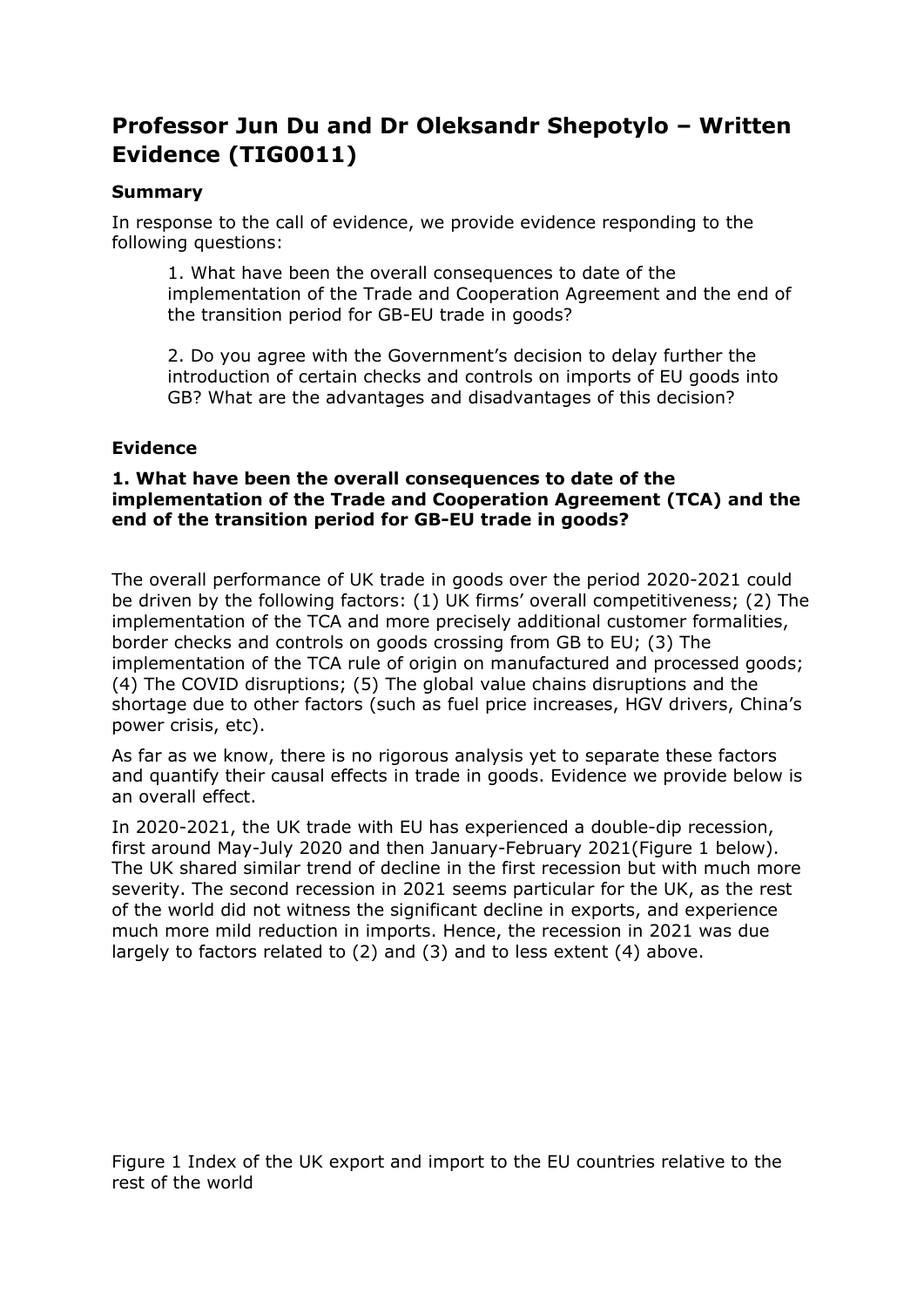

## *Trade in 2020: a context*

In the 2<sup>nd</sup> quarter of 2020 at the beginning of the pandemic, the UK trade sharply declined, moving synchronously with the rest of the world.<sup>i</sup> The trade collapse was primarily a negative supply shock phenomenon. Du and Shepotylo (2021) find that UK's GDP declined by 9.9% in 2020, which is its worst reduction since 1955<sup>ii</sup> and compares poorly with the other advanced OECD economies.<sup>iii</sup>

Overall goods exports contracted by 14.7% in 2020 (from 468.3 billion USD in 2019 to 399.6 billion USD in 2020), likely the worst result among the G7. While the global trade with EU countries experienced a sharp recovery and returned to its pre-pandemic levels by the beginning of 2021, the UK trade experienced another significant. It occurred at the same time when the UK ended its transition period and started the new trade relations with the EU countries.

## *Trade in 2021*

Analysis of the monthly trade data reveals that during the first 6 months of 2021 the UK reduced its trade turnover with the EU countries by 17.6% relative to the same period of 2019 (Table 1 below). Export declined by 11.6%, while import declined by 23.5%. The UK trade reduction occurred at the backdrop of a robust recovery of trade in other countries. In the EU, Germany and the Netherlands increased their trade turnover with the other EU countries by 22.5% and 12.5% consequently. Non-EU countries have also recovered. The US trade turnover with the EU was marginally lower than in the last pre-pandemic year, while the other non-EU countries turnover with the EU increased by 0.8%.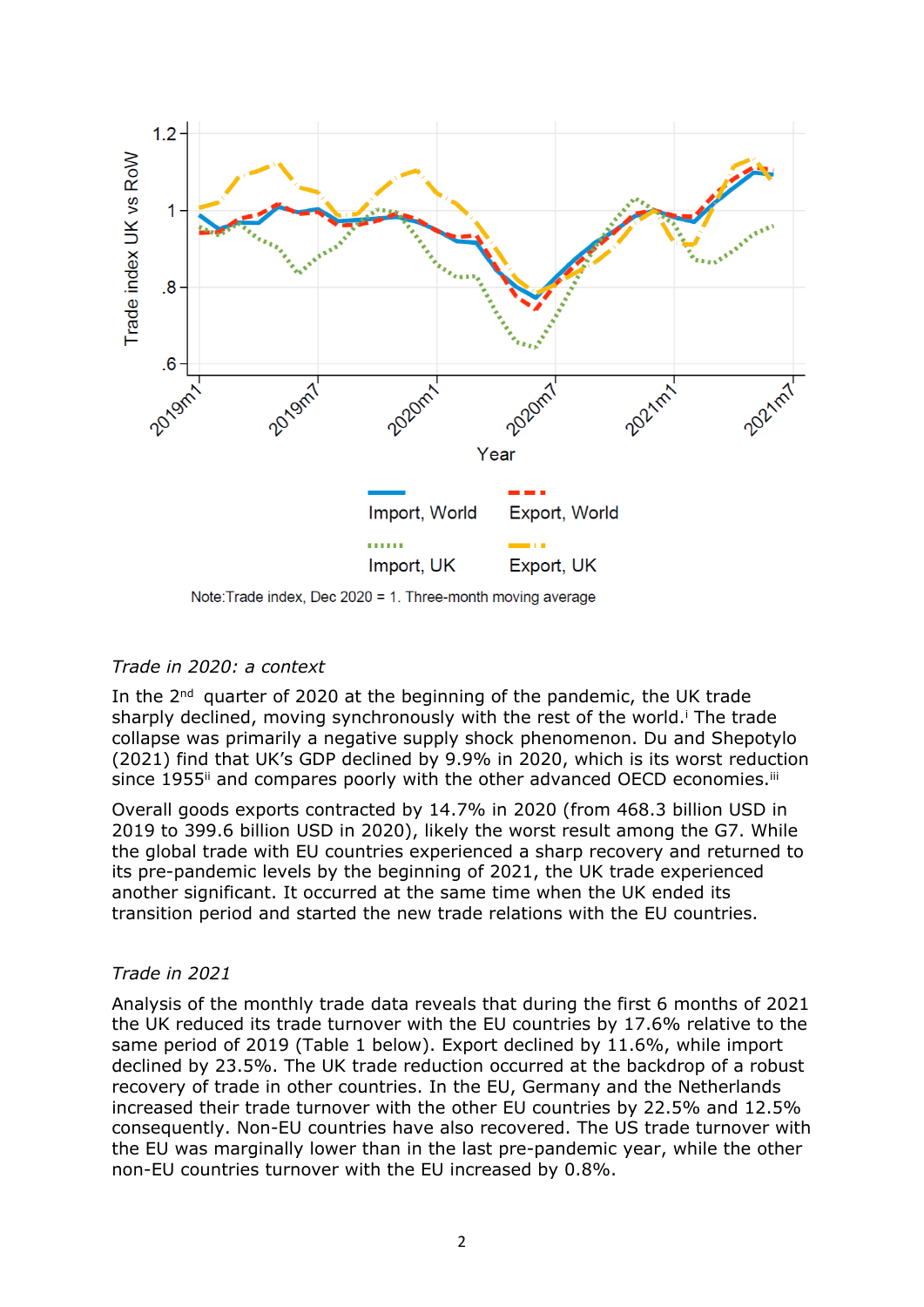Among different types of goods, the UK export and import of consumer goods to/from the EU has performed particularly poor, declining by 21.2% and 24.6% consequently in the first 6 months of 2021. At the same time, the UK export of intermediate and capital goods remained stable in the first half of 2021. The UK import of capital and intermediate goods from the EU has declined by 24% and 10%. This reflects the particular challenges in traders experiencing customer formalities, border checks and controls on manufactured goods of GB-EU borders. It is noteworthy that the decline is seen from both direction of trade, which suggests that the asymmetric border checks (only for crossing from GB to EU) are not the sole factor at play.

While the presented decline in the UK trade with the EU cannot be attributed solely to the increased trade barriers after the end of the transition period, it should be noted that the UK trade with non-EU countries did not experience a comparable decline, as shown in Table 2. In fact, the UK export increased by 12.4%, while import by 1.3%.

| Country/Region                                                                                                                          | Change in trade, %                                    |                                                          |                                                    |                                                        |
|-----------------------------------------------------------------------------------------------------------------------------------------|-------------------------------------------------------|----------------------------------------------------------|----------------------------------------------------|--------------------------------------------------------|
|                                                                                                                                         | Capital                                               | Consumer                                                 | Intermediate                                       | Total*                                                 |
| A. Export<br>Germany<br><b>Netherlands</b><br>Rest of EU<br>Rest of the World<br><b>United Kingdom</b><br><b>United States</b><br>Total | $-3.2$<br>18.5<br>12.1<br>12.9<br>-3<br>$-0.6$<br>6.1 | 7.7<br>19.8<br>6.8<br>$-1.4$<br>$-21.2$<br>$-3.1$<br>1.4 | 8<br>25.8<br>12.3<br>20.8<br>$-0.2$<br>4.6<br>11.9 | 26.4<br>12.7<br>8.3<br>1.7<br>$-11.6$<br>$-9.2$<br>4.7 |
| B. Import<br>Germany<br><b>Netherlands</b><br>Rest of EU<br>Rest of the World<br><b>United Kingdom</b><br><b>United States</b><br>Total | $-7.5$<br>16<br>6.3<br>0.3<br>$-24$<br>5.5<br>$-0.6$  | 5.3<br>17.8<br>6.8<br>9.4<br>$-24.6$<br>3.8<br>3.1       | 4.8<br>17.9<br>10.5<br>7.5<br>$-10$<br>7.3<br>6.3  | 18.5<br>12.3<br>8.4<br>0<br>$-23.5$<br>5.3<br>3.5      |
| C. Total<br>Germany<br>Netherlands<br>Rest of EU<br>Rest of the World<br><b>United Kingdom</b><br><b>United States</b><br><u>Total</u>  | $-5.4$<br>17.3<br>9.2<br>6.6<br>$-13.5$<br>2.5<br>2.8 | 6.5<br>18.8<br>6.8<br>4<br>$-22.9$<br>0.4<br>2.3         | 6.4<br>21.8<br>11.4<br>14.2<br>$-5.1$<br>6<br>9.1  | 22.5<br>12.5<br>8.3<br>0.8<br>$-17.6$<br>$-2$<br>4.1   |

Table 1 Change in trade **with EU** countries in the first half of 2021 relative to the first half of 2019

\*Total includes capital, consumer, intermediate goods as well as fuels and goods none else specified

Table 2 Change in trade **with non-EU** countries in the first half of 2021 relative to the first half of 2019

Country/Region Change in trade, %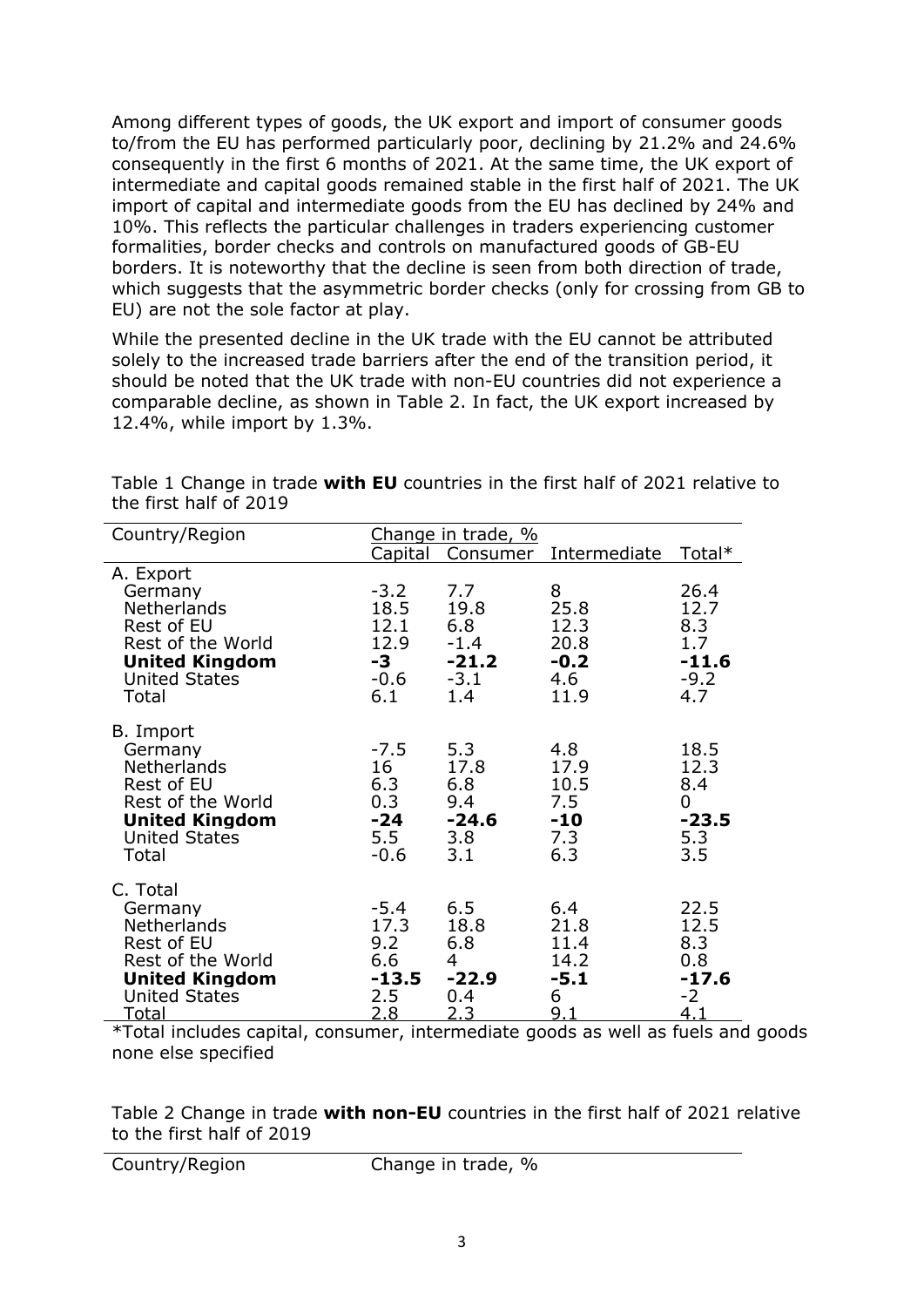|                                                                                                                                        | Capital                                                              | Consumer                                                                   | Intermediate                                           | Total*                                                    |
|----------------------------------------------------------------------------------------------------------------------------------------|----------------------------------------------------------------------|----------------------------------------------------------------------------|--------------------------------------------------------|-----------------------------------------------------------|
| A. Export<br>Germany<br>Netherlands<br>Rest of EU<br>Rest of the World<br><b>United Kingdom</b><br><b>United States</b><br>Total       | 1.7 <sub>2</sub><br>26.4<br>3.3<br>4.2<br>$-0.5$<br>0.1<br>5.9       | 1.3<br>7.6<br>14.8<br>1.5<br>$-11.6$<br>1.7<br>2.5                         | 10.3<br>14<br>12.4<br>18.7<br>2.9<br>12.2<br>11.8      | $-0.6$<br>8.2<br>7.3<br>5.4<br>12.4<br>$-1.9$<br>5.1      |
| B. Import<br>Germany<br><b>Netherlands</b><br>Rest of EU<br><b>RoW</b><br><b>United Kingdom</b><br><b>United States</b><br>Total       | 18.4<br>23.2<br>13.5<br>9.3<br>21.8<br>13.8<br>16.7                  | 5.6<br>19<br>$-2.7$<br>8.3<br>3.4<br>$\begin{array}{c} 8 \\ 7 \end{array}$ | 10.5<br>11.9<br>4.7<br>5.3<br>17.3<br>9.1<br>9.8       | 13.6<br>5.3<br>3.4<br>$\overline{7}$<br>1.3<br>7.6<br>6.4 |
| C. Total<br>Germany<br><b>Netherlands</b><br>Rest of EU<br><b>RoW</b><br><b>United Kingdom</b><br><b>United States</b><br><b>Total</b> | 10.1<br>24.8<br>8.4<br>6.8<br>10.7<br>$\overline{7}$<br><u> 11.3</u> | 3.5<br>13.3<br>6.1<br>4.9<br>$-4.1$<br>4.8<br>4.7                          | 10.4<br>13<br>8.6<br>12<br>10.1<br>10.7<br><u>10.8</u> | 6.5<br>6.8<br>5.4<br>6.2<br>6.9<br>2.9<br>5.8             |

\*Total includes capital, consumer, intermediate goods as well as fuels and goods none else specified

## **a. What have been the key challenges for GB-EU trade in goods so far, and how might such challenges be mitigated?**

According to the presented evidence, there is a substantial reduction of the UK trade with EU. It is difficult to disentangle the impact on the UK trade of changes in trade policy between the UK and EU from the structural changes and shortages caused by the COVID-19 pandemics. At the same time, trade flows of the majority of other countries have fully recovered from the pandemics shock and exceeded the levels of the first half of 2019, while the overall trade of the UK is still lower than in the first half of 2019 (Table 3).

Table 3 Change in trade turnover in the first half of 2021 relative to the first half of 2019

| Country/Region        | First half of 2021 relative to |               |        |
|-----------------------|--------------------------------|---------------|--------|
|                       | <u>Export</u>                  | <u>Import</u> | Total  |
| Germany               | 12.9                           | 16.1          | 14.5   |
| Netherlands           | 10.5                           | 8.8           | 9.6    |
| Rest of EU            | 7.8                            | 5.9           | 6.8    |
| RoW                   | 3.6                            | 3.5           | 3.5    |
| <b>United Kingdom</b> | 0.4                            | $-11.1$       | $-5.3$ |
| <b>United States</b>  | $-5.6$                         | 6.5           | 0.5    |
|                       |                                |               |        |

The UK trade decline is not just due to the challenges of COVID pandemic or the post EU exit transition. It is a result of a combination of (i) UK firm's fallen competitiveness since earlier years after the Brexit Referendumiv (which led to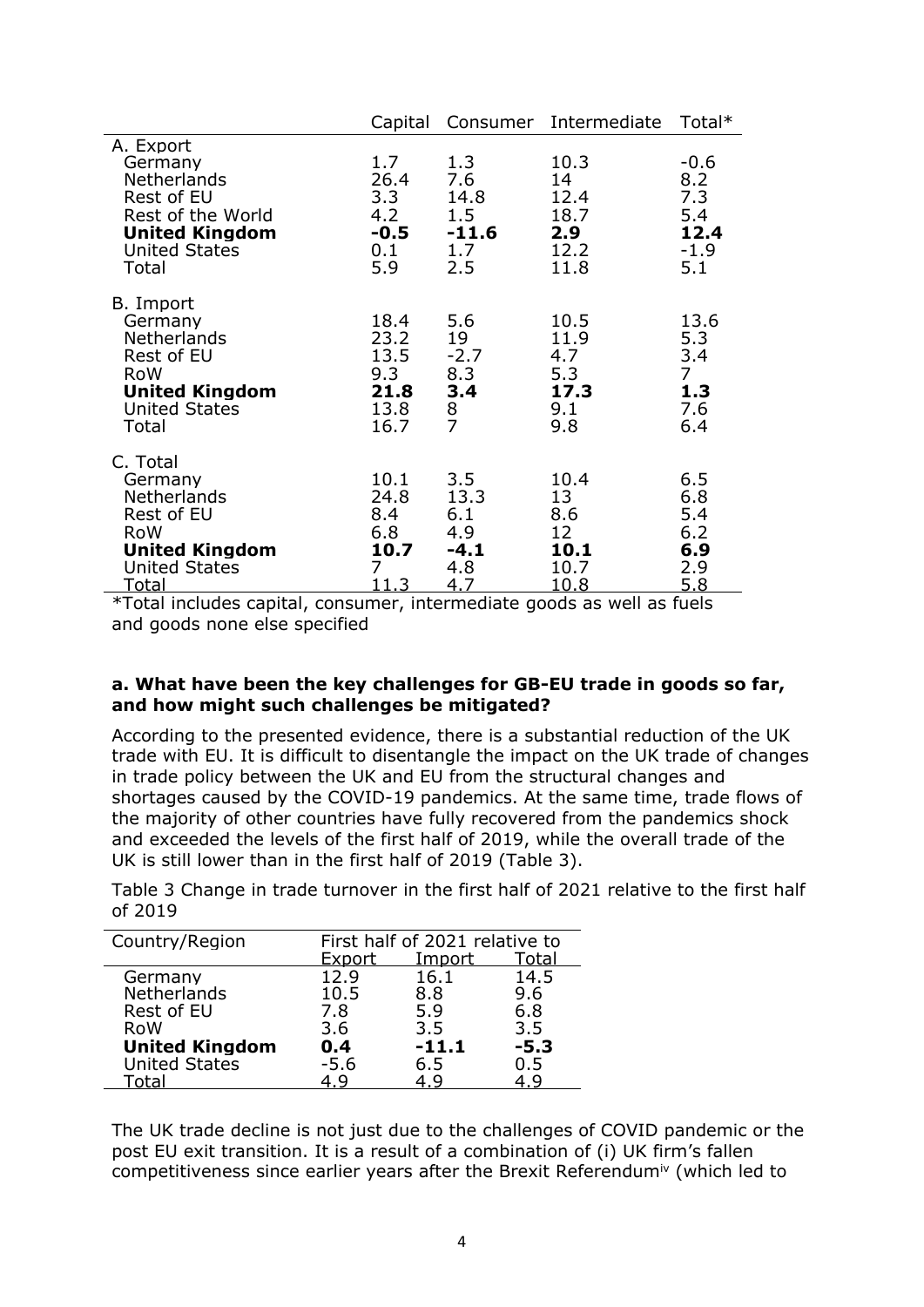trade destruction and trade diversion and part of this will not be recovered in a short run), (ii) Challenges due to the implementation of the TCA (customer formalities, border checks and controls on goods which increases costs of trade); (iii) The TCA rule of origin on manufactured and processed goods (which increases costs of trade); (iv) The disruptions in the global value chains (which translates into soaring costs of trade and hampered demand).

For challenges in (ii), the government is doing a lot and it's a period of learning at all levels – businesses exporting and importing from both sides of the UK-EU border, trade services and support organisations and government agencies. Some problems have already and will continue to subside, while communications between businesses and government are crucial to ensure transparency and clarity of new rules. Some of the challenges will become new normal and stay as new non-tariff measures and regulatory barriers to trade. This is the most important area for further investigation in our opinion.

For (iii) rule of origin on manufactured and processed goods, it can be a major issue for some sectors. Automatic sectors have taken a sectoral holistic view to work with the EU to reach a workable agreement on implementing rule of origins. For other sectors that UK businesses are mainly exporting, it can be more challenging to make a similar arrangement. This is where governments supports are required and for risk assessments, alternative supply chains configurations and seeking export finance provision.

In addition, for challenges (i) fallen firm competitiveness, there is no quick fix. The longer term recovery of UK trade decline will really depend on UK firm's productivity.

## **2. Do you agree with the Government's decision to delay further the introduction of certain checks and controls on imports of EU goods into GB? What are the advantages and disadvantages of this decision?**

The delay has mitigated potentially even larger disruptions in the UK supply chains and cushioned further increase in prices that would have been caused by more severe shortages of goods. It allowed to moderate import inflation caused by higher trade costs on the EU goods. From our evidence presented above, the evidence of an asymmetric trade effect due to the asymmetric checks across the UK-EU border is weak.

In the long run, an absence of checks and controls on imports of EU goods into the UK would likely to cause a disadvantage for the UK producers, who are competing with the EU producers both at home and in the EU markets and have already been facing the checks and controls on their goods in the EU countries. However, an important point to make is that the absence or reduction of strict checks and controls on imports from the EU helps build and rebuild goodwill and trusts between the UK and the EU, which going forward will be crucial for any breakthroughs in trade negotiations.

# **a. In your view, what were the key factors underpinning the decision to delay the introduction of import controls?**

Three factors are in play. First, the UK government did not want to cause price spikes for consumer goods and wanted to minimize disruptions of supply chains.